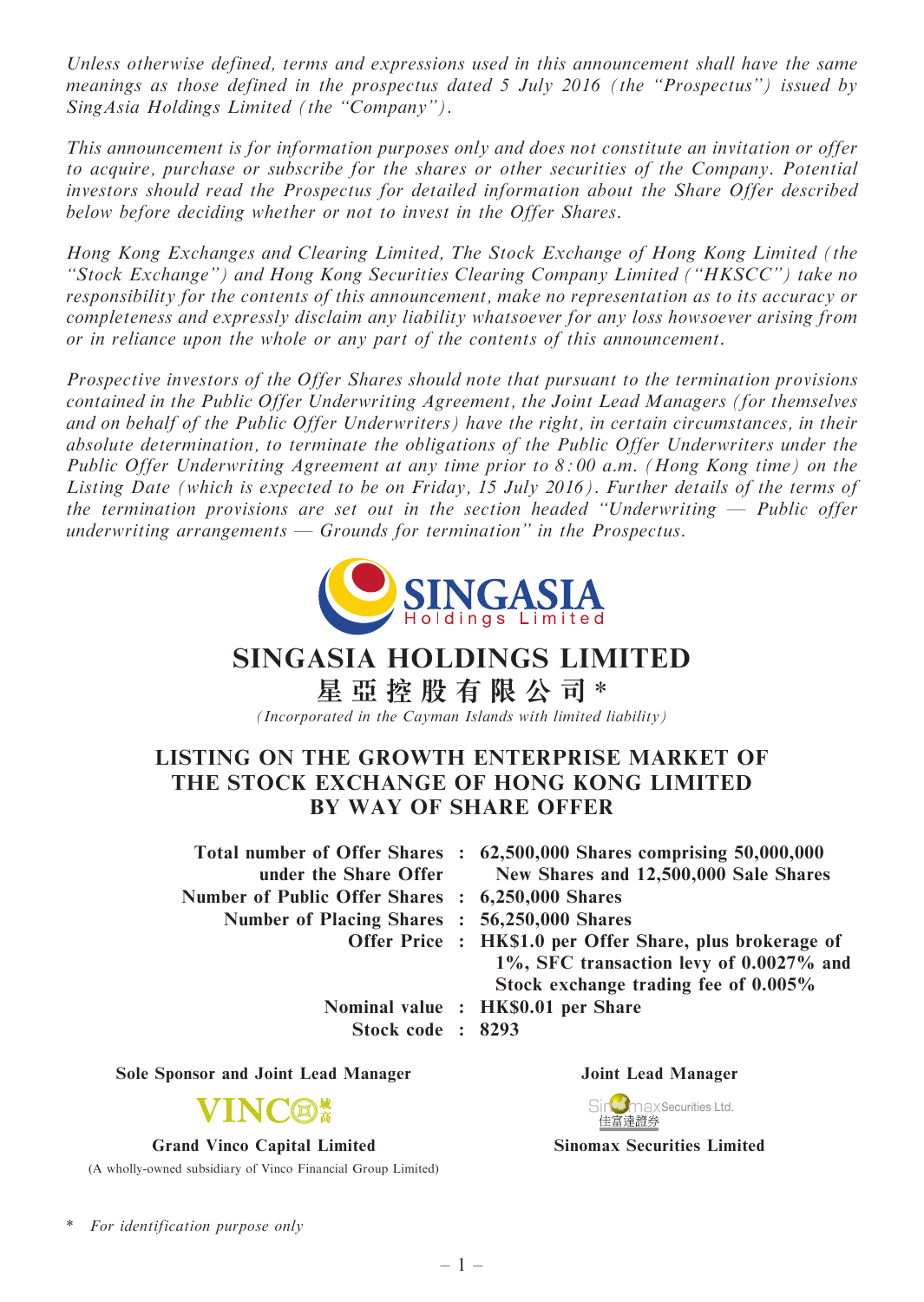# **SUMMARY**

- (a) Based on the Offer Price of HK\$1.0 per Offer Share (exclusive of brokerage of 1%, SFC transaction levy of 0.0027%, and Stock Exchange trading fee of 0.005%), the net proceeds from the Share Offer to be received by the Company and the Selling Shareholder, after deducting the underwriting commissions and estimated expenses payable by the Company and the Selling Shareholder in relation to the Share Offer, are estimated to be approximately HK\$29.9 million and HK\$11.5 million respectively. The Company intends to apply such net proceeds in accordance with the purposes set out in the section headed ''Future plans and use of proceeds'' in the Prospectus.
- (b) The Public Offer Shares initially offered under the Public Offer have been moderately over-subscribed. A total of 647 valid applications have been received pursuant to the Public Offer on WHITE and YELLOW Application Forms and through giving electronic application instructions to HKSCC via CCASS for a total of 33,180,000 Public Offer Shares, representing approximately 5.31 times of the total number of 6,250,000 Public Offer Shares initially available for subscription under the Public Offer. No clawback mechanism has been effected.
- (c) The Placing Shares initially offered under the Placing have been moderately oversubscribed. The final number of Placing Shares allocated to the placees under the Placing is 56,250,000 Offer Shares, representing 90% of the total number of the Offer Shares available under the Share Offer. A total of 74 placees have been allotted five board lots of Shares or below, representing approximately 69.2% of the total number of placees under the Placing. A total of 48 placees have been allotted one board lot of Shares or below, representing approximately 44.9% of the total number of placees under the Placing.
- (d) The results of allocations of the Public Offer Shares, including applications made under WHITE or YELLOW Application Forms or through giving electronic application instructions to HKSCC via CCASS which includes the Hong Kong identity card/ passport/Hong Kong business registration numbers (where appropriate) of successful applicants under the Public Offer will be available at the times and date and in the manner specified below:
	- on the Company's website at www.singasia.com.sg and the Stock Exchange's website at www.hkexnews.hk by no later than 8: 00 a.m. on Thursday, 14 July 2016;
	- from the designated results of allocations website at www.unioniporesults.com.hk with a "search by ID" function on a 24-hour basis from 8:00 a.m. on Thursday, 14 July 2016 to 12: 00 midnight on Wednesday, 20 July 2016;
	- from the Public Offer allocation results telephone enquiry line. Applicants may find out whether or not their applications have been successful and the number of Public Offer Shares allocated to them, if any, by calling (852) 3443 6133 between 9: 00 a.m. and 6: 00 p.m. from Thursday, 14 July 2016 to Tuesday, 19 July 2016 (excluding Saturday, Sunday and Public Holidays in Hong Kong); and
	- in the special allocation results booklets which will be available for inspection during opening hours from Thursday, 14 July 2016 to Saturday, 16 July 2016 at all the designated receiving bank branches at the addresses set out in the paragraph headed ''Results of allocations'' in this announcement.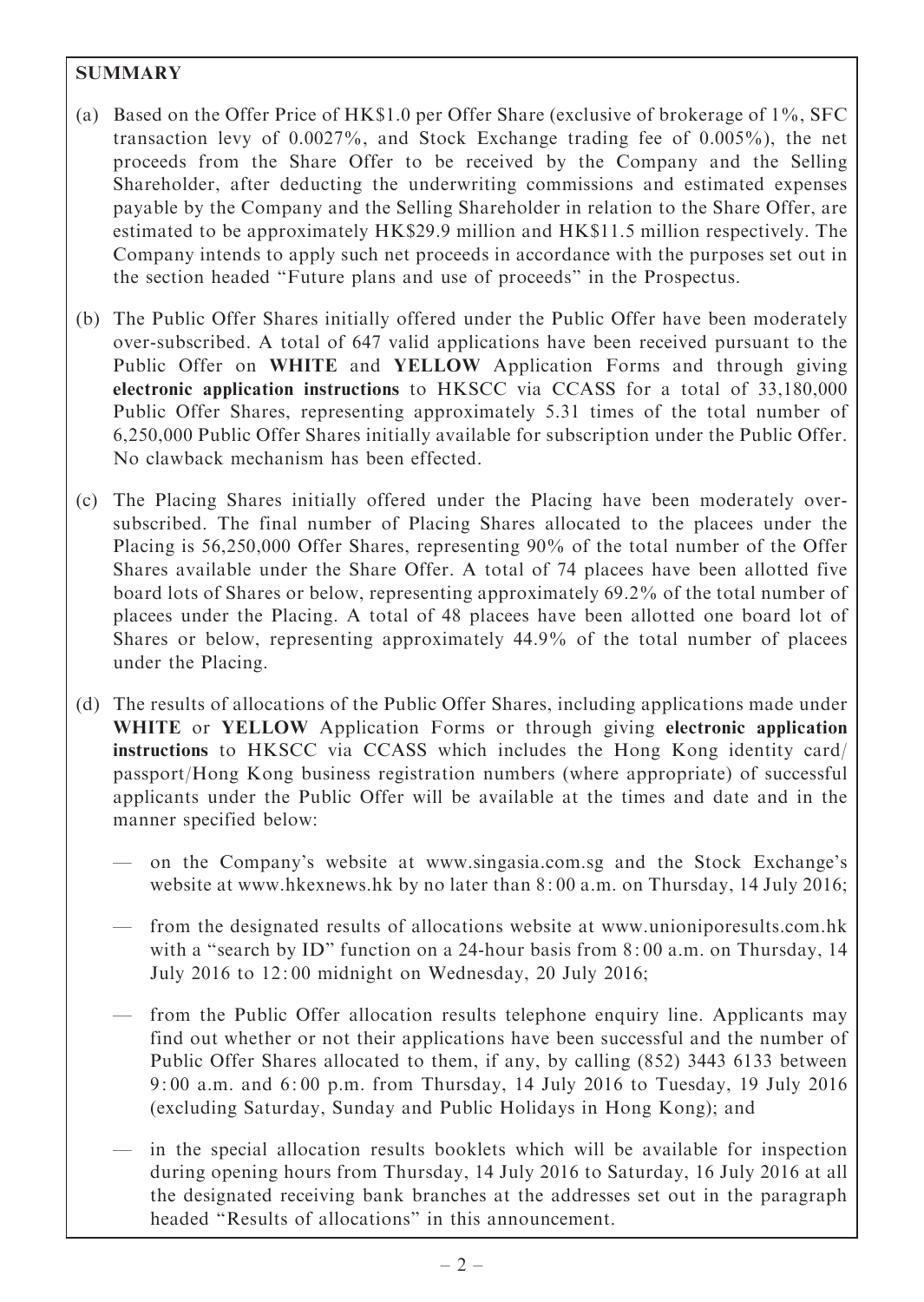- (e) Applicants who have applied for 1,000,000 Public Offer Shares or more and are successfully or partially successfully allocated Public Offer Shares and have provided all information required by their WHITE Application Forms may collect their Share certificate(s) (where applicable) in person from the Company's Hong Kong branch share registrar and transfer office, Union Registrars Limited, at Suites 3301–04, 33/F., Two Chinachem Exchange Square, 338 King's Road, North Point, Hong Kong on Thursday, 14 July 2016 from 9: 00 a.m. to 1: 00 p.m. or any other date as notified by the Company.
- (f) Share certificates for Public Offer Shares allotted to applicants using WHITE Application Forms, which are either not available for personal collection or which are available but are not collected in person, are expected to be despatched by ordinary post to those entitled to the addresses specified in the relevant WHITE Application Forms at their own risk on Thursday, 14 July 2016.
- (g) Applicants using YELLOW Application Forms or by giving electronic application instructions to HKSCC will have their share certificate(s) issued in the name of HKSCC Nominees Limited and deposited directly into CCASS for credit to their CCASS Investor Participant stock accounts or the stock accounts of their designated CCASS Participants as instructed by the applicants in the YELLOW Application Forms or any designated CCASS Participants giving electronic application instructions on their behalf on Thursday, 14 July 2016.
- (h) Applicants applying through a designated CCASS Participant (other than a CCASS Investor Participant) should check the number of Public Offer Shares allocated to them with that CCASS Participant.
- (i) Applicants using WHITE or YELLOW Application Forms who have applied for 1,000,000 Public Offer Shares or more and have provided all information required by their WHITE or YELLOW Application Forms may collect their refund cheque(s) (where applicable) from the Company's Hong Kong branch share registrar and transfer office, Union Registrars Limited, at Suites 3301–04, 33/F., Two Chinachem Exchange Square, 338 King's Road, North Point, Hong Kong on Thursday, 14 July 2016 from 9: 00 a.m. to 1: 00 p.m. or any other date notified by the Company.
- (j) Refund cheques for partially successful or unsuccessful applicants using WHITE or YELLOW Application Forms, which are either not available for personal collection or which are available but are not collected in person, are expected to be despatched by ordinary post to those entitled at their own risk on Thursday, 14 July 2016.
- (k) Refund monies (if any) for applicants giving electronic application instructions to HKSCC via CCASS are expected to be credited to the relevant applicants' designated bank accounts or the designated bank accounts of their brokers or custodians on Thursday, 14 July 2016.
- (l) Share certificates issued in respect of the Offer Shares will only become valid certificates of title at 8: 00 a.m. on Friday, 15 July 2016, provided that the Share Offer has become unconditional in all respects and the right of termination as described in the paragraph headed ''Underwriting — Public Offer underwriting arrangements — Grounds for termination'' in the Prospectus has not been exercised.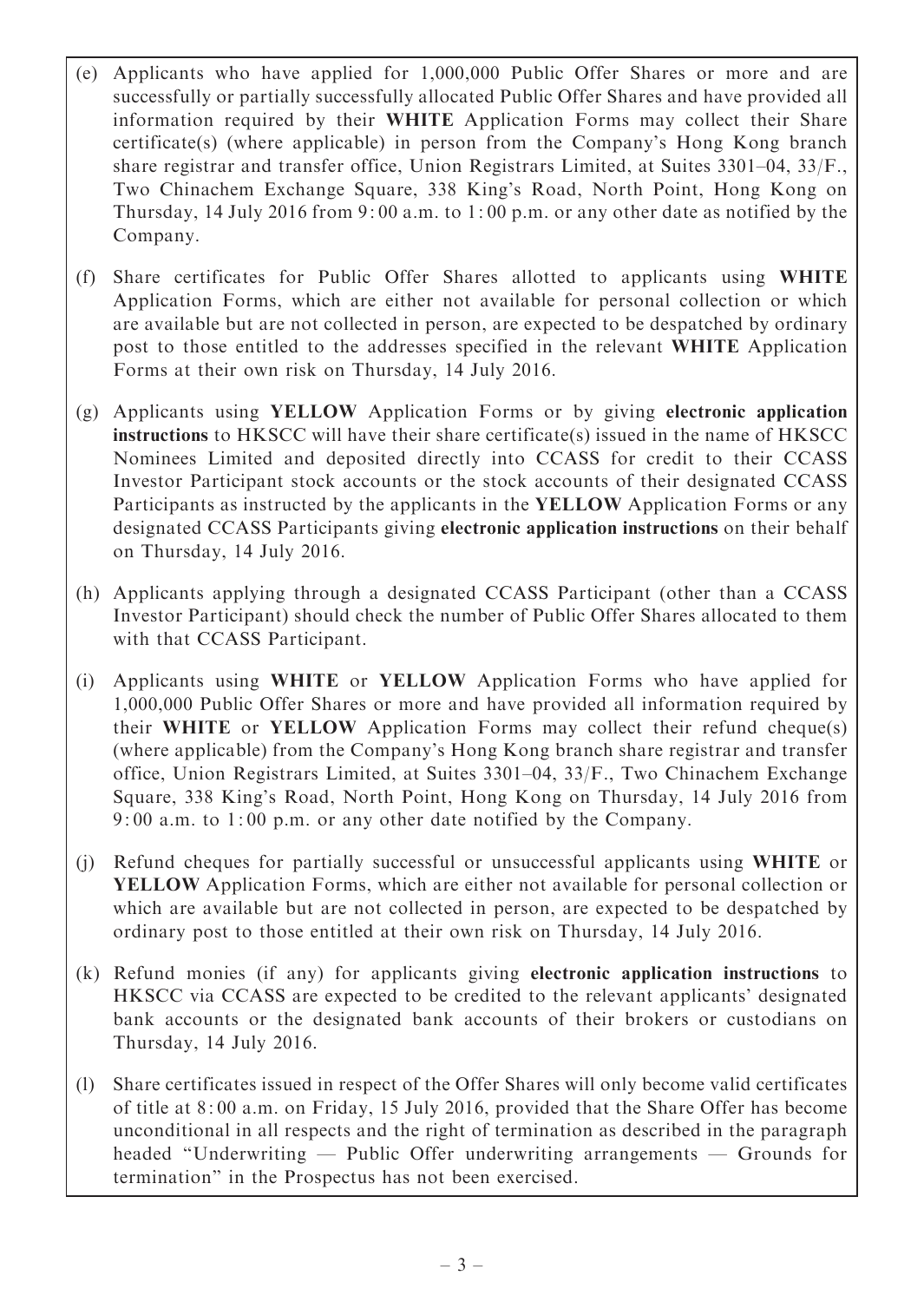- (m) The Company will not issue any temporary documents of title in respect of the Offer Shares or any receipts for application monies paid.
- (n) Dealings in the Shares on the Stock Exchange are expected to commence at 9: 00 a.m. (Hong Kong time) on Friday, 15 July 2016. The Shares will be traded in board lots of 5,000 Shares each. The stock code of the Shares is 8293.

## OFFER PRICE AND NET PROCEEDS FROM THE SHARE OFFER

Based on the Offer Price of HK\$1.0 per Offer Share (exclusive of brokerage of 1%, SFC transaction levy of 0.0027% and Stock Exchange trading fee of 0.005%), the net proceeds from the Share Offer to be received by the Company and the Selling Shareholder, after deducting the underwriting commissions and estimated expenses payable by the Company and the Selling Shareholder in relation to the Share Offer, are estimated to be approximately HK\$29.9 million and HK\$11.5 million respectively. The Company intends to use the net proceeds from the Share Offer as follows:

- (a) as to approximately 41.1%, or HK\$12.3 million, for expansion and strengthening of existing manpower outsourcing services in Singapore;
- (b) as to approximately 19.1%, or HK\$5.7 million, for growth through acquisitions of strategic partners;
- (c) as to approximately 18.4%, or HK\$5.5 million, for enhancement of IT software to support the Group's business infrastructure;
- (d) as to approximately 13.0%, or HK\$3.9 million, for repayment of bank loans; and
- (e) as to approximately 8.4%, or HK\$2.5 million, for use as general working capital.

## APPLICATIONS AND INDICATIONS OF INTEREST RECEIVED

The Public Offer Shares initially offered under the Public Offer have been moderately oversubscribed. At the close of the application lists at 12: 00 noon on Friday, 8 July 2016, a total of 647 valid applications pursuant to the Public Offer on WHITE and YELLOW Application Forms and through giving electronic application instructions to HKSCC via CCASS for a total 33,180,000 Public Offer Shares, representing approximately 5.31 times of the total number of 6,250,000 Public Offer Shares initially available under the Public Offer, were received. No clawback mechanism has been effected.

No multiple application or suspected multiple application has been identified and rejected. No application has been rejected due to invalid application which is not completed in accordance with instructions on the relevant Application Form. One application for a total of 300,000 Public Offer Shares has been rejected due to bounced cheque. No application for more than 100% of the Public Offer Shares initially available under the Public Offer, i.e. more than 6,250,000 Public Offer Shares (representing 10% of the total number of the Offer Shares available under the Share Offer), has been identified.

The Public Offer Shares available for subscription and validly applied for were conditionally allocated on the basis as set out in the paragraph ''Basis of allotment under the Public Offer'' below.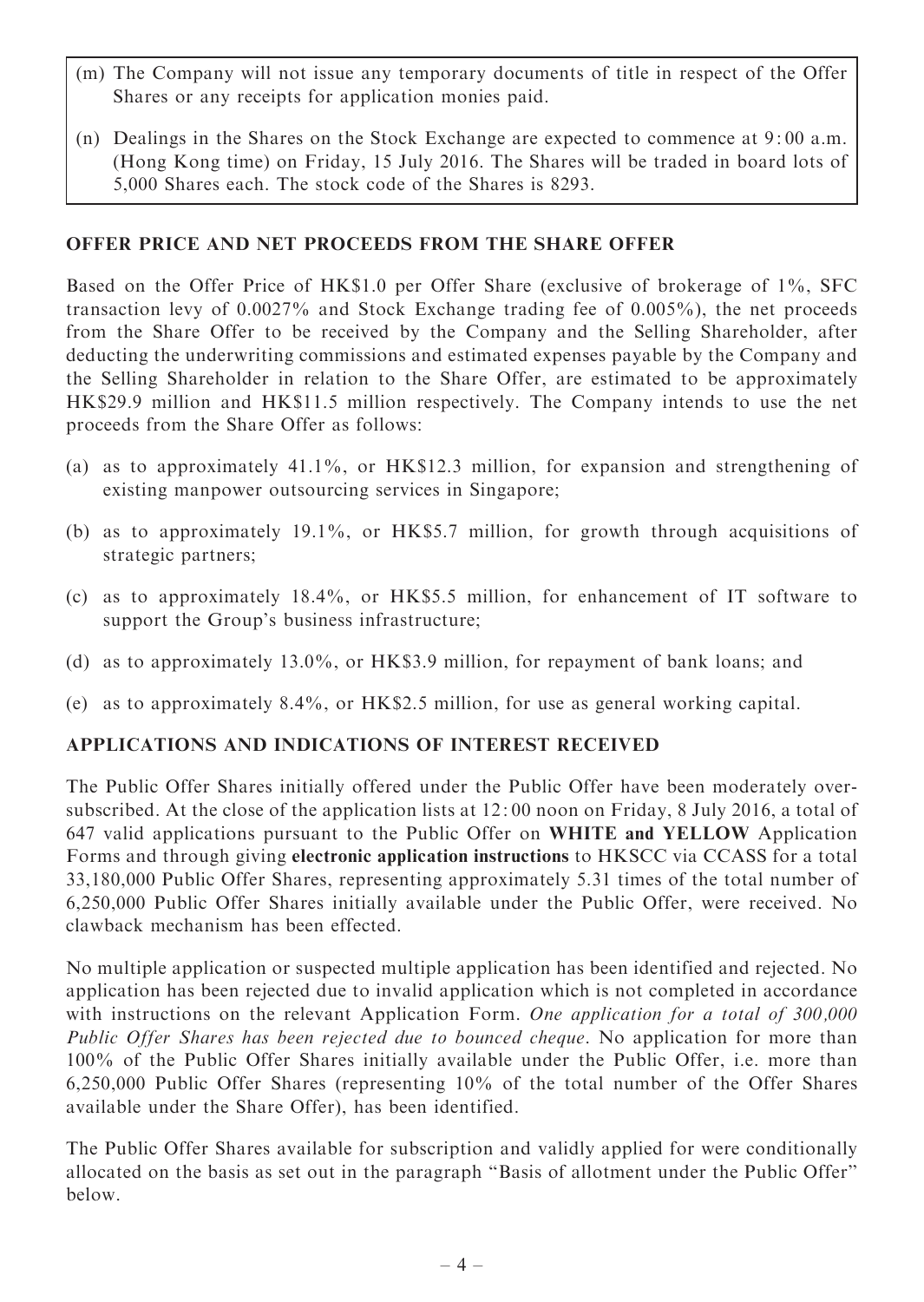## LEVEL OF INTEREST AND ALLOCATION UNDER THE PLACING

The Placing Shares initially offered under the Placing have been moderately over-subscribed.

The final number of Placing Shares allocated to the placees under the Placing is 56,250,000 Offer Shares, representing 90% of the total number of the Offer Shares available under the Share Offer. A total of 74 placees have been allotted five board lots of Shares or below, representing approximately 69.2% of the total number of placees under the Placing. A total of 48 placees have been allotted one board lot of Shares or below, representing approximately 44.9% of the total number of placees under the Placing.

Pursuant to the Placing, 56,250,000 Placing Shares have been conditionally allocated to a total of 107 selected professional, institutional and other investors. The distribution of the Placing Shares is set forth as below:

|                | Aggregate<br>number of<br><b>Placing</b><br><b>Shares</b><br>allocated | Approximate<br>aggregate $%$ of<br>the total<br>number of<br><b>Offer Shares</b><br>allocated | Approximate<br>aggregate $\%$ of the<br>entire issued share<br>capital immediately<br>upon completion of<br>the Share Offer and<br><b>Capitalisation Issue</b> |
|----------------|------------------------------------------------------------------------|-----------------------------------------------------------------------------------------------|----------------------------------------------------------------------------------------------------------------------------------------------------------------|
| Top placee     | 5,000,000                                                              | $8\%$                                                                                         | $2\%$                                                                                                                                                          |
| Top 5 placees  | 24,700,000                                                             | 39.52%                                                                                        | $9.88\%$                                                                                                                                                       |
| Top 10 placees | 40,200,000                                                             | 64.32%                                                                                        | 16.08%                                                                                                                                                         |
| Top 25 placees | 54,660,000                                                             | 87.46%                                                                                        | 21.86%                                                                                                                                                         |

#### Number of Placing Shares allocated

| 1,000 to $100,000$         | 80 |
|----------------------------|----|
| $100,001$ to $1,000,000$   | 10 |
| $1,000,001$ to $3,000,000$ | 9  |
| 3,000,001 to 5,000,000     | 8  |
| 5,000,001 to 50,000,000    |    |

Number of placees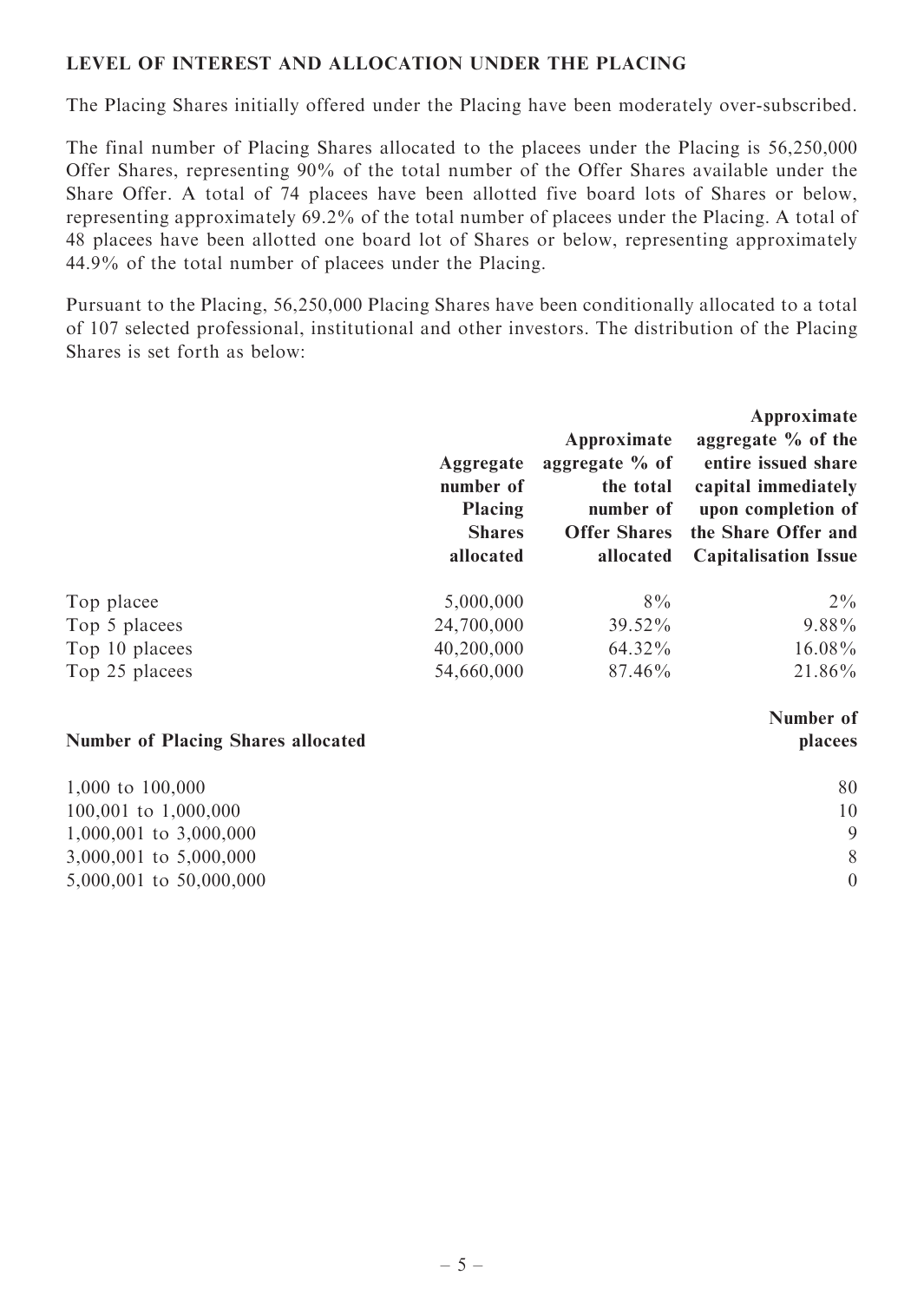The Directors confirm that, to the best of their knowledge and belief, all placees under the Placing and their ultimate beneficial owners are independent of and not connected with the Company and any of the Directors, chief executive, Controlling Shareholders, Substantial Shareholders or significant shareholders (as defined under the GEM Listing Rules) of the Company or any of its subsidiaries, and their respective close associates (as defined in the GEM Listing Rules), and are not any person or group of persons as stated in Rule 10.12(4) of the GEM Listing Rules or any nominees of the foregoing, and none of the Placing Shares subscribed by the placees has been financed directly or indirectly by any of the Directors, chief executive, Controlling Shareholders, Substantial Shareholders or significant shareholders of the Company or any of its subsidiaries or their respective close associates, and none of the placees is accustomed to taking instructions from any of the Directors, chief executive, Controlling Shareholders, Substantial Shareholders or significant shareholders of the Company or any of its subsidiaries or their respective close associates in relation to the acquisition, disposal, voting or other disposition of Shares registered in his/her/its name or otherwise held by him/her/it. None of the Joint Bookrunners, the Joint Lead Managers, and the Underwriters or their respective associates has taken up any Offer Shares for its own benefit under the Share Offer. No placee, individually, has been or will be placed more than 10.0% of the enlarged issued share capital of the Company immediately after completion of the Capitalisation Issue and the Share Offer. The Directors confirm that there will not be any new Substantial Shareholder of the Company within the meaning of the GEM Listing Rules immediately after completion of the Capitalization Issue and the Share Offer, and that the number of shares in public hands will satisfy the minimum percentage requirement prescribed by Rule 11.23(7) of the GEM Listing Rules.

All the Offer Shares offered under the Placing and Public Offer were allocated to placees and subscribers who are not connected persons of the Company within the meaning of the GEM Listing Rules.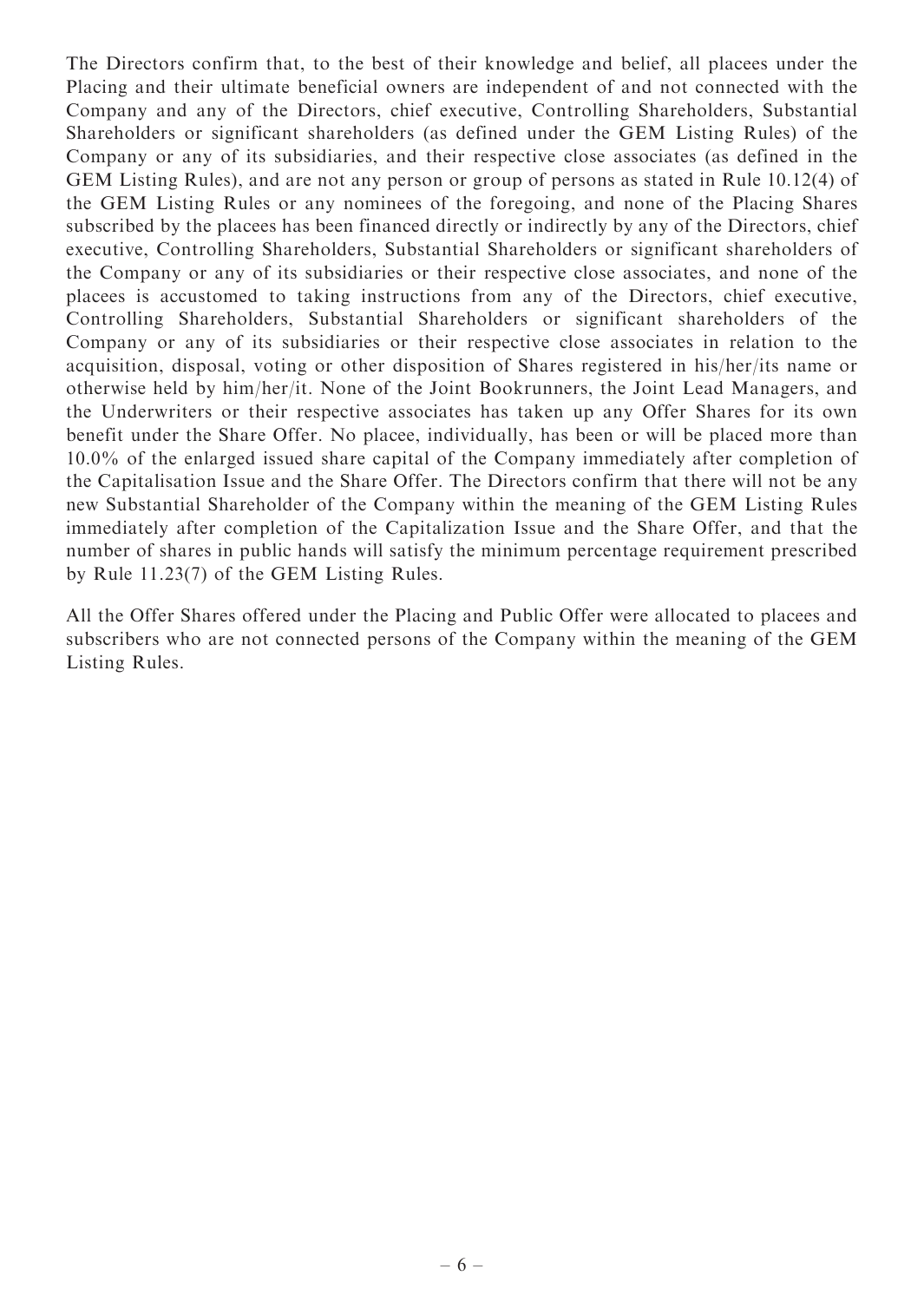### BASIS OF ALLOTMENT UNDER THE PUBLIC OFFER

Subject to the satisfaction of the conditions set out in the section headed ''Structure and conditions of the Share Offer — Conditions of the Share Offer'' in the Prospectus, valid applications made by the public on WHITE and YELLOW Application Forms and by electronic application instructions to HKSCC will be conditionally allotted on the basis set out below:

| Number of<br><b>Public Offer</b><br><b>Shares</b> applied<br>for | Number of<br>valid<br>applications | <b>Basis</b> of<br>allocation/ballot                                                | Approximate<br>percentage allotted of<br>the total number of<br><b>Public Offer Shares</b><br>applied for $(\frac{0}{0})$ |
|------------------------------------------------------------------|------------------------------------|-------------------------------------------------------------------------------------|---------------------------------------------------------------------------------------------------------------------------|
| 5,000                                                            | 294                                | 5,000 Shares                                                                        | 100                                                                                                                       |
| 10,000                                                           | 118                                | 5,000 Shares plus 71 out of 118 applicants to<br>receive an additional 5,000 Shares | 80.08                                                                                                                     |
| 15,000                                                           | 17                                 | 5,000 Shares plus 14 out of 17 applicants to<br>receive an additional 5,000 Shares  | 60.78                                                                                                                     |
| 20,000                                                           | 56                                 | 5,000 Shares plus 49 out of 56 applicants to<br>receive an additional 5,000 Shares  | 46.88                                                                                                                     |
| 25,000                                                           | 10                                 | 10,000 Shares                                                                       | 40.00                                                                                                                     |
| 30,000                                                           | 19                                 | 10,000 Shares                                                                       | 33.33                                                                                                                     |
| 35,000                                                           | $\overline{4}$                     | 10,000 Shares                                                                       | 28.57                                                                                                                     |
| 40,000                                                           | $8\,$                              | 10,000 Shares                                                                       | 25.00                                                                                                                     |
| 45,000                                                           | 3                                  | 10,000 Shares                                                                       | 22.22                                                                                                                     |
| 50,000                                                           | 16                                 | 10,000 Shares                                                                       | 20.00                                                                                                                     |
| 60,000                                                           | 13                                 | 10,000 Shares plus 3 out of 13 applicants to                                        | 18.59                                                                                                                     |
|                                                                  |                                    | receive an additional 5,000 Shares                                                  |                                                                                                                           |
| 70,000                                                           | 8                                  | 10,000 Shares plus 4 out of 8 applicants to<br>receive an additional 5,000 Shares   | 17.86                                                                                                                     |
| 80,000                                                           | 13                                 | 10,000 Shares plus 8 out of 13 applicants to                                        | 16.35                                                                                                                     |
|                                                                  |                                    | receive an additional 5,000 Shares                                                  |                                                                                                                           |
| 90,000                                                           | $\overline{4}$                     | 10,000 Shares plus 3 out of 4 applicants to<br>receive an additional 5,000 Shares   | 15.28                                                                                                                     |
| 100,000                                                          | 25                                 | 10,000 Shares plus 20 out of 25 applicants to<br>receive an additional 5,000 Shares | 14.00                                                                                                                     |
| 150,000                                                          | 5                                  | 20,000 Shares                                                                       | 13.33                                                                                                                     |
| 200,000                                                          | 9                                  | 20,000 Shares plus 8 out of 9 applicants to<br>receive an additional 5,000 Shares   | 12.22                                                                                                                     |
| 250,000                                                          | $\overline{2}$                     | 25,000 Shares plus 1 out of 2 applicants to<br>receive an additional 5,000 Shares   | 11.00                                                                                                                     |
| 300,000                                                          | $10\,$                             | 30,000 Shares                                                                       | 10.00                                                                                                                     |
| 400,000                                                          | 3                                  | 35,000 Shares plus 1 out of 3 applicants to<br>receive an additional 5,000 Shares   | 9.17                                                                                                                      |
| 450,000                                                          | $\overline{c}$                     | 40,000 Shares                                                                       | 8.89                                                                                                                      |
| 500,000                                                          | $\overline{3}$                     | 40,000 Shares plus 2 out of 3 applicants to                                         | 8.67                                                                                                                      |
|                                                                  |                                    | receive an additional 5,000 Shares                                                  |                                                                                                                           |
| 600,000                                                          | 3                                  | 50,000 Shares                                                                       | 8.33                                                                                                                      |
| 4,000,000                                                        | $\mathbf{1}$                       | 240,000 Shares                                                                      | 6.00                                                                                                                      |
| 6,250,000                                                        | $\mathbf{1}$                       | 350,000 Shares                                                                      | 5.60                                                                                                                      |
| <b>TOTAL</b>                                                     | 647                                |                                                                                     |                                                                                                                           |

The final number of Public Offer Shares available under the Public Offer is 6,250,000 Offer Shares, representing 10% of the total number of the Offer Shares available under the Share Offer.

The final number of Placing Shares allocated to the placees under the Placing is 56,250,000 Offer Shares, representing 90% of the total number of the Offer Shares available under the Share Offer.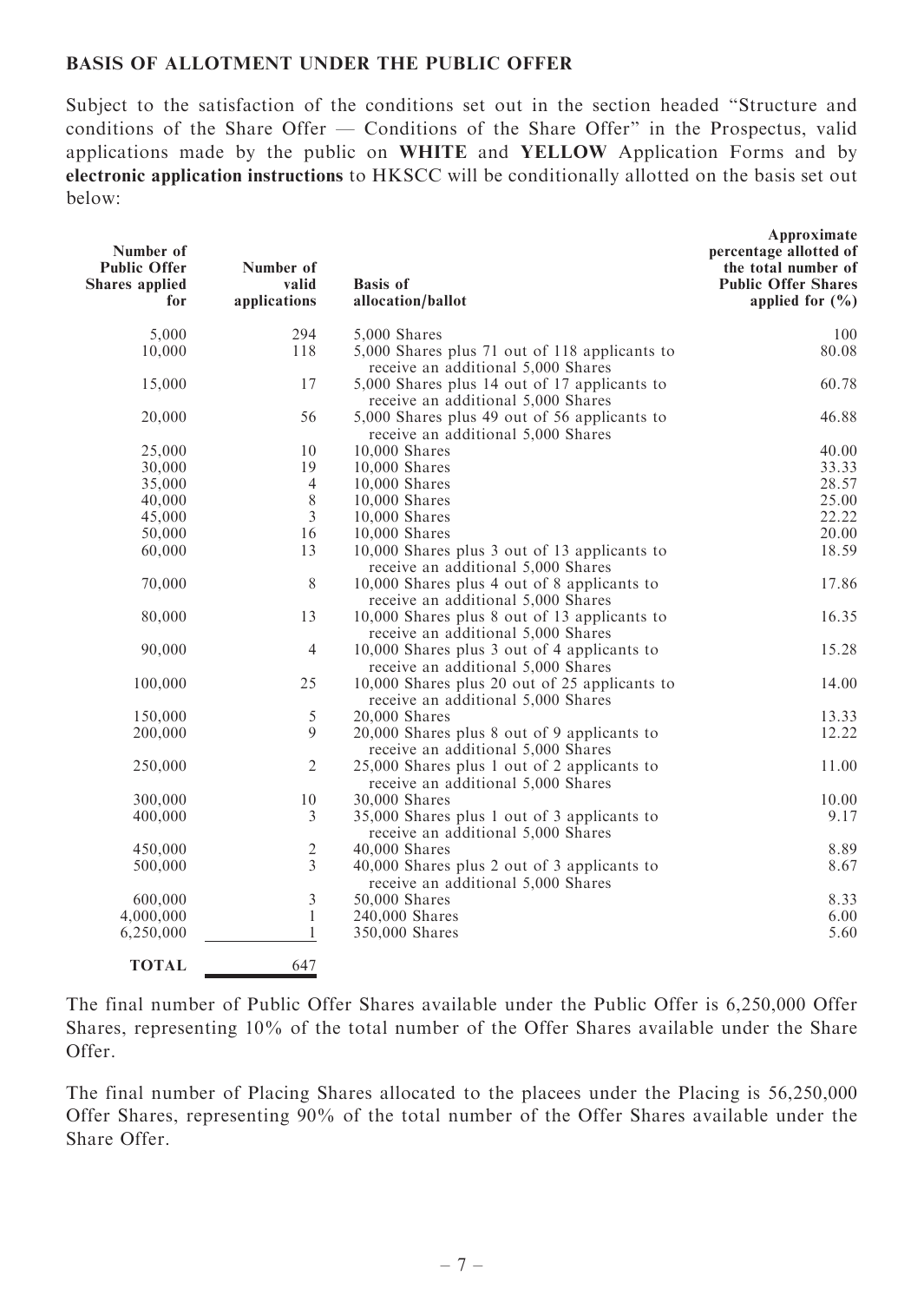## RESULTS OF ALLOCATIONS

The results of allocations of the Public Offer Shares, including applications made under WHITE or YELLOW Application Forms or through giving electronic application instructions to HKSCC via CCASS which includes the Hong Kong identity card/passport/Hong Kong business registration numbers (where appropriate) of successful applicants under the Public Offer will be available at the times and dates and in the manner specified below:

- . on the Company's website at www.singasia.com.sg and the Stock Exchange's website at www.hkexnews.hk by no later than 8: 00 a.m. on Thursday, 14 July 2016;
- . from the designated results of allocations website at www.unioniporesults.com.hk with a "search by ID" function on a 24-hour basis from 8:00 a.m. on Thursday, 14 July 2016 to 12: 00 midnight on Wednesday, 20 July 2016;
- . from the Public Offer allocation results telephone enquiry line. Applicants may find out whether or not their applications have been successful and the number of Public Offer Shares allocated to them, if any, by calling (852) 3443 6133 between 9: 00 a.m. and 6: 00 p.m. from Thursday, 14 July 2016 to Tuesday, 19 July 2016 (excluding Saturday, Sunday and Public Holidays in Hong Kong); and
- . in the special allocation results booklets which will be available for inspection during opening hours from Thursday, 14 July 2016 to Saturday, 16 July 2016 at all the designated receiving bank branches at the addresses set out below:

| <b>District</b>         | <b>Branch Name</b>                | <b>Address</b>                                                                                         |
|-------------------------|-----------------------------------|--------------------------------------------------------------------------------------------------------|
| <b>Hong Kong Island</b> | Aberdeen Branch                   | Shop 4A, $G/F$ and Shop 1,<br>$1/F$ , Aberdeen Centre Site 5,<br>No. 6–12 Nam Ning Street,<br>Aberdeen |
|                         | Quarry Bay Branch                 | $G/F$ , Westlands Gardens,<br>1027 King's Road, Quarry Bay                                             |
| Kowloon                 | Kwun Tong Hoi Yuen<br>Road Branch | $G/F$ , Fook Cheong Building,<br>No. 63 Hoi Yuen Road,<br>Kwun Tong                                    |
|                         | Lok Fu Shopping<br>Centre Branch  | Shop G201, $G/F.$<br>Lok Fu Shopping Centre                                                            |
| <b>New Territories</b>  | Shatin Plaza Branch               | Shop No. 8, Shatin Plaza,<br>21–27 Shatin Centre Street,<br>Shatin                                     |

## . Standard Chartered Bank (Hong Kong) Limited

Applicants applying through a designated CCASS Participant, other than a CCASS Investor Participant, using a YELLOW Application Form, should check the number of Public Offer Shares allocated to them with such designated CCASS Participant.

Applicants applying through a broker or custodian by giving electronic application instructions on their behalf should check the number of Public Offer Shares allocated to them with such broker or custodian.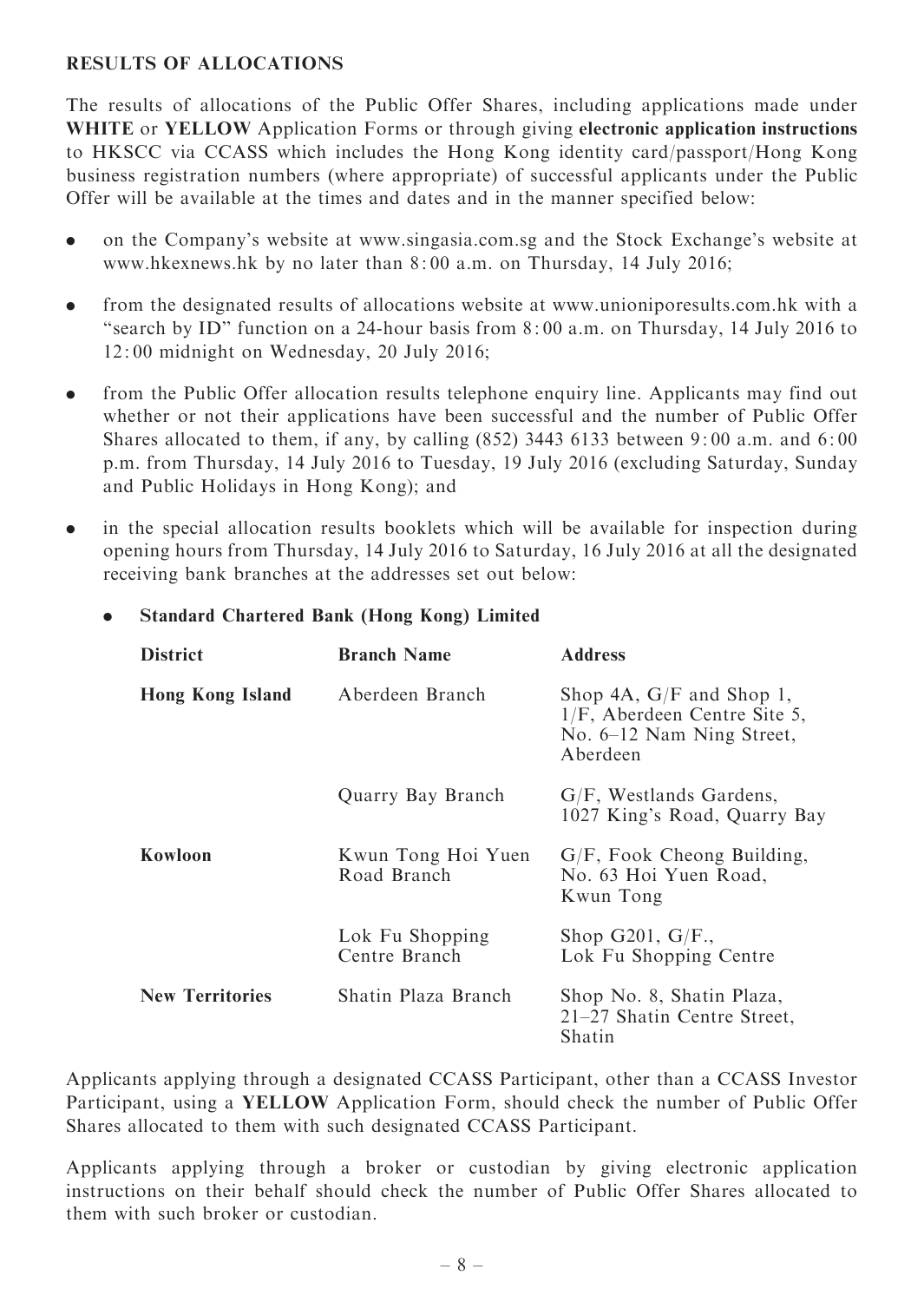Applicants applying as a CCASS Investor Participant using a YELLOW Application Form should check the announcement of the results of the Public Offer published by the Company on Thursday, 14 July 2016, and report any discrepancies to HKSCC before 5: 00 p.m. on Thursday, 14 July 2016 or such other date as determined by HKSCC or HKSCC Nominees. Applicants applying as a CCASS Investor Participant using a YELLOW Application Form or giving electronic application instructions to HKSCC may also check their new account balances via the CCASS Phone System and the CCASS Internet System (under the procedures contained in HKSCC's ''An Operating Guide for Investor Participants'' in effect from time to time) on Thursday, 14 July 2016. HKSCC will also make available to CCASS Investor Participants an activity statement showing the number of Public Offer Shares credited to their stock account.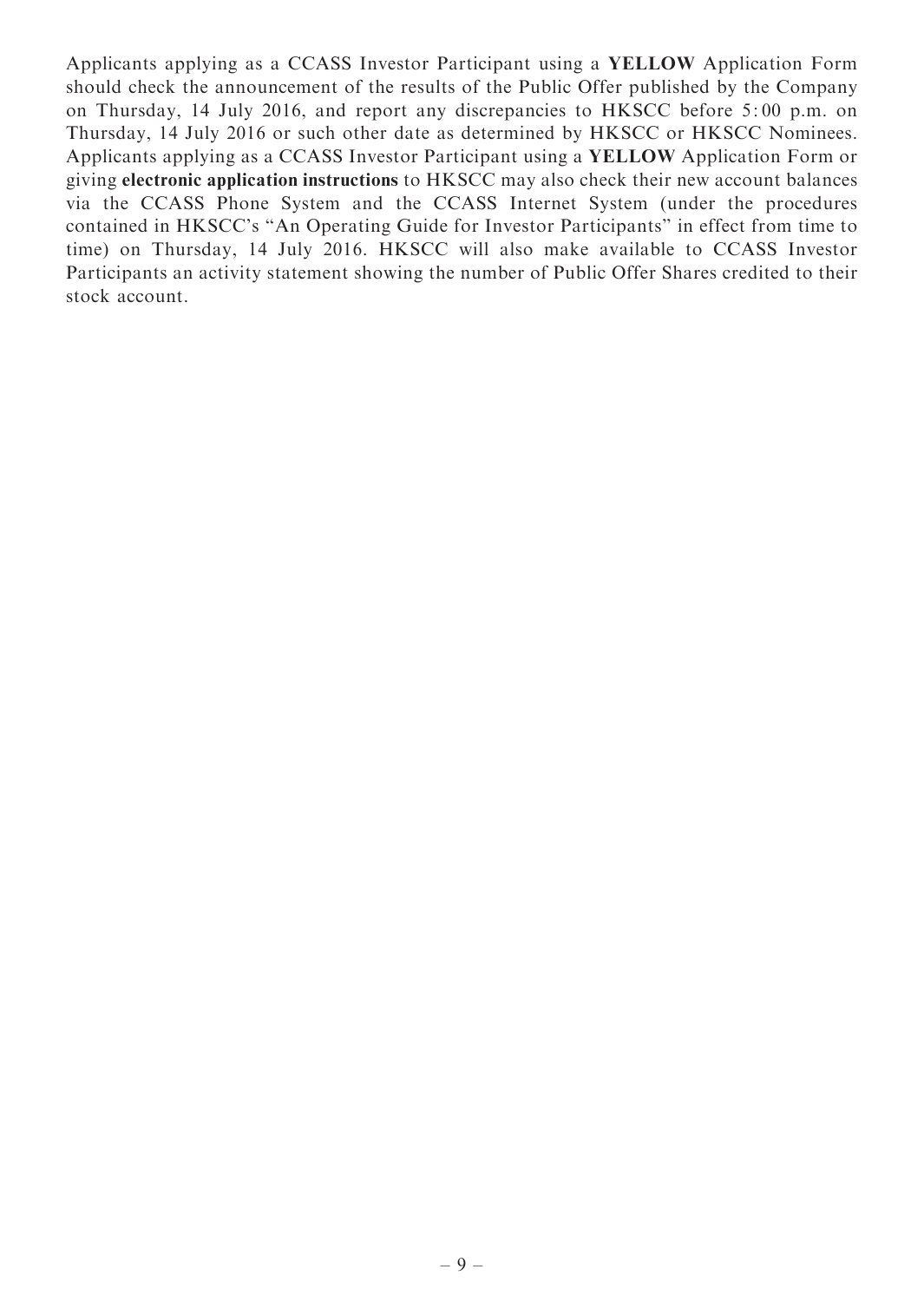| Identification       | Public              | Identification       | Public              | Identification | Public              | Identification                       | Public              |
|----------------------|---------------------|----------------------|---------------------|----------------|---------------------|--------------------------------------|---------------------|
| Document             | Offer               | Document             | Offer               | Document       | Offer               | Document                             | Offer               |
| Number(S)            | Shares<br>Allocated | Number(S)            | Shares<br>Allocated | Number(S)      | Shares<br>Allocated | Number(S)                            | Shares<br>Allocated |
|                      |                     |                      |                     |                |                     |                                      |                     |
|                      |                     |                      |                     |                |                     |                                      |                     |
| 39461039<br>39461039 | 5000<br>5000        | K4911431<br>P8207295 | 5000<br>5000        |                |                     |                                      |                     |
| 39461039             | 5000                |                      |                     |                |                     |                                      |                     |
| 39461039             | 5000                |                      |                     |                |                     |                                      |                     |
| 39461039             | 5000                |                      |                     |                |                     |                                      |                     |
| 39461039             | 5000                |                      |                     |                |                     |                                      |                     |
| 39461039             | 5000                |                      |                     |                |                     |                                      |                     |
| 39461039             | 5000                |                      |                     |                |                     |                                      |                     |
| 39461039             | 5000                |                      |                     |                |                     |                                      |                     |
| 39461039             | 5000                |                      |                     |                |                     |                                      |                     |
| 39461039<br>39461039 | 5000<br>5000        |                      |                     |                |                     |                                      |                     |
| 39461039             | 5000                |                      |                     |                |                     |                                      |                     |
| 39461039             | 5000                |                      |                     |                |                     |                                      |                     |
| 39461039             | 5000                |                      |                     |                |                     |                                      |                     |
| 39461039             | 5000                |                      |                     |                |                     |                                      |                     |
| 39461039             | 5000                |                      |                     |                |                     |                                      |                     |
| 39461039             | 5000                |                      |                     |                |                     |                                      |                     |
| 39461039             | 5000                |                      |                     |                |                     |                                      |                     |
| 39461039             | 5000                |                      |                     |                |                     |                                      |                     |
| 39461039<br>39461039 | 5000<br>5000        |                      |                     |                |                     |                                      |                     |
| 39461039             | 5000                |                      |                     |                |                     |                                      |                     |
| 39461039             | 5000                |                      |                     |                |                     |                                      |                     |
| 39461039             | 5000                |                      |                     |                |                     |                                      |                     |
| 39461039             | 5000                |                      |                     |                |                     |                                      |                     |
| 39461039             | 5000                |                      |                     |                |                     |                                      |                     |
| 39461039             | 5000                |                      |                     |                |                     |                                      |                     |
| 39461039             | 5000                |                      |                     |                |                     |                                      |                     |
| 39461039<br>39461039 | 5000<br>5000        |                      |                     |                |                     |                                      |                     |
| 39461039             | 5000                |                      |                     |                |                     |                                      |                     |
| 39461039             | 5000                |                      |                     |                |                     |                                      |                     |
| 39461039             | 5000                |                      |                     |                |                     |                                      |                     |
| 39461039             | 5000                |                      |                     |                |                     |                                      |                     |
| 39461039             | 5000                |                      |                     |                |                     |                                      |                     |
| 39461039             | 5000                |                      |                     |                |                     |                                      |                     |
| 39461039             | 5000                |                      |                     |                |                     |                                      |                     |
| 39461039             | 5000                |                      |                     |                |                     |                                      |                     |
| 39461039<br>39461039 | 5000<br>5000        |                      |                     |                |                     |                                      |                     |
| 39461039             | 5000                |                      |                     |                |                     |                                      |                     |
| 39461039             | 5000                |                      |                     |                |                     |                                      |                     |
| 39461039             | 5000                |                      |                     |                |                     |                                      |                     |
| 39461039             | 5000                |                      |                     |                |                     |                                      |                     |
| 39461039             | 5000                |                      |                     |                |                     |                                      |                     |
| 39461039             | 5000                |                      |                     |                |                     |                                      |                     |
| 39461039             | 5000                |                      |                     |                |                     |                                      |                     |
| 39461039<br>39461039 | 5000<br>5000        |                      |                     |                |                     |                                      |                     |
| 39461039             | 5000                |                      |                     |                |                     |                                      |                     |
| 39461039             | 5000                |                      |                     |                |                     |                                      |                     |
| 39461039             | 5000                |                      |                     |                |                     |                                      |                     |
| 39461039             | 5000                |                      |                     |                |                     |                                      |                     |
| 39461039             | 5000                |                      |                     |                |                     |                                      |                     |
| 39461039             | 5000                |                      |                     |                |                     |                                      |                     |
| 39461039             | 5000                |                      |                     |                |                     |                                      |                     |
| 39461039<br>39461039 | 5000<br>5000        |                      |                     |                |                     |                                      |                     |
| 39461039             | 5000                |                      |                     |                |                     |                                      |                     |
| 39461039             | 5000                |                      |                     |                |                     |                                      |                     |
| 39461039             | 5000                |                      |                     |                |                     |                                      |                     |
| 39461039             | 5000                |                      |                     |                |                     |                                      |                     |
| 39461039             | 5000                |                      |                     |                |                     |                                      |                     |
| 39461039             | 5000                |                      |                     |                |                     |                                      |                     |
| 39461039             | 5000                |                      |                     |                |                     |                                      |                     |
| 39461039             | 5000                |                      |                     |                |                     |                                      |                     |
| 39461039<br>39461039 | 5000<br>5000        |                      |                     |                |                     |                                      |                     |
| 39461039             | 5000                |                      |                     |                |                     |                                      |                     |
| 39461039             | 5000                |                      |                     |                |                     |                                      |                     |
| C6000523             | 10000               |                      |                     |                |                     |                                      |                     |
| C6045764             | 5000                |                      |                     |                |                     |                                      |                     |
| E4906490             | 10000               |                      |                     |                |                     |                                      |                     |
| $\lambda$<br>(       |                     |                      | $-1-$               |                |                     | Results of Applications (White Form) |                     |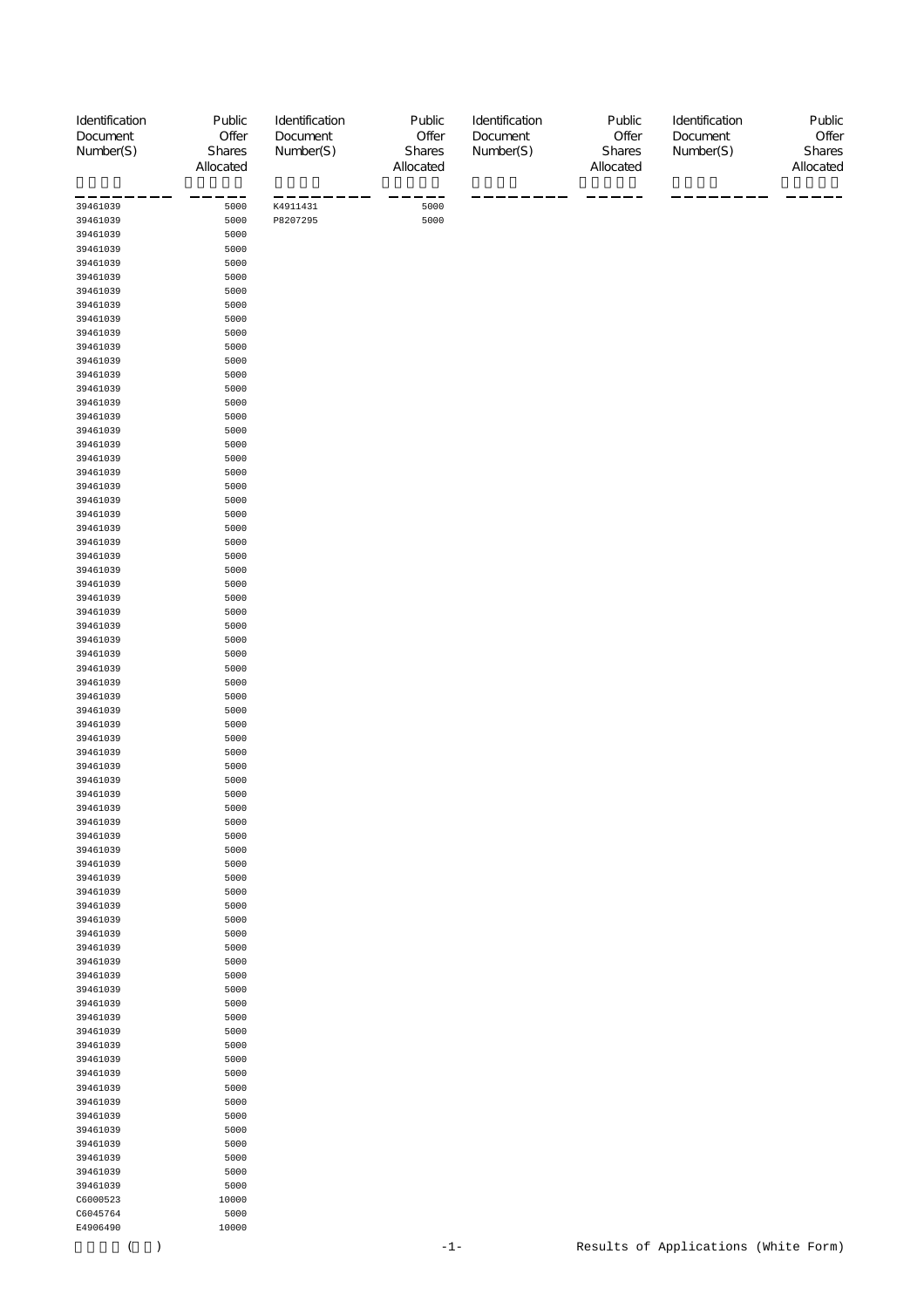| Identification<br>Document<br>Number(S)      | Public<br>Offer<br><b>Shares</b><br>Allocated | Identification<br>Document<br>Number(S) | Public<br>Offer<br><b>Shares</b><br>Allocated | Identification<br>Document<br>Number(S) | Public<br>Offer<br><b>Shares</b><br>Allocated | Identification<br>Document<br>Number(S) | Public<br>Offer<br><b>Shares</b><br>Allocated |
|----------------------------------------------|-----------------------------------------------|-----------------------------------------|-----------------------------------------------|-----------------------------------------|-----------------------------------------------|-----------------------------------------|-----------------------------------------------|
| 16063767<br>A4724960<br>D7529407<br>K3594211 | 10000<br>10000<br>5000<br>350000              |                                         |                                               |                                         |                                               |                                         |                                               |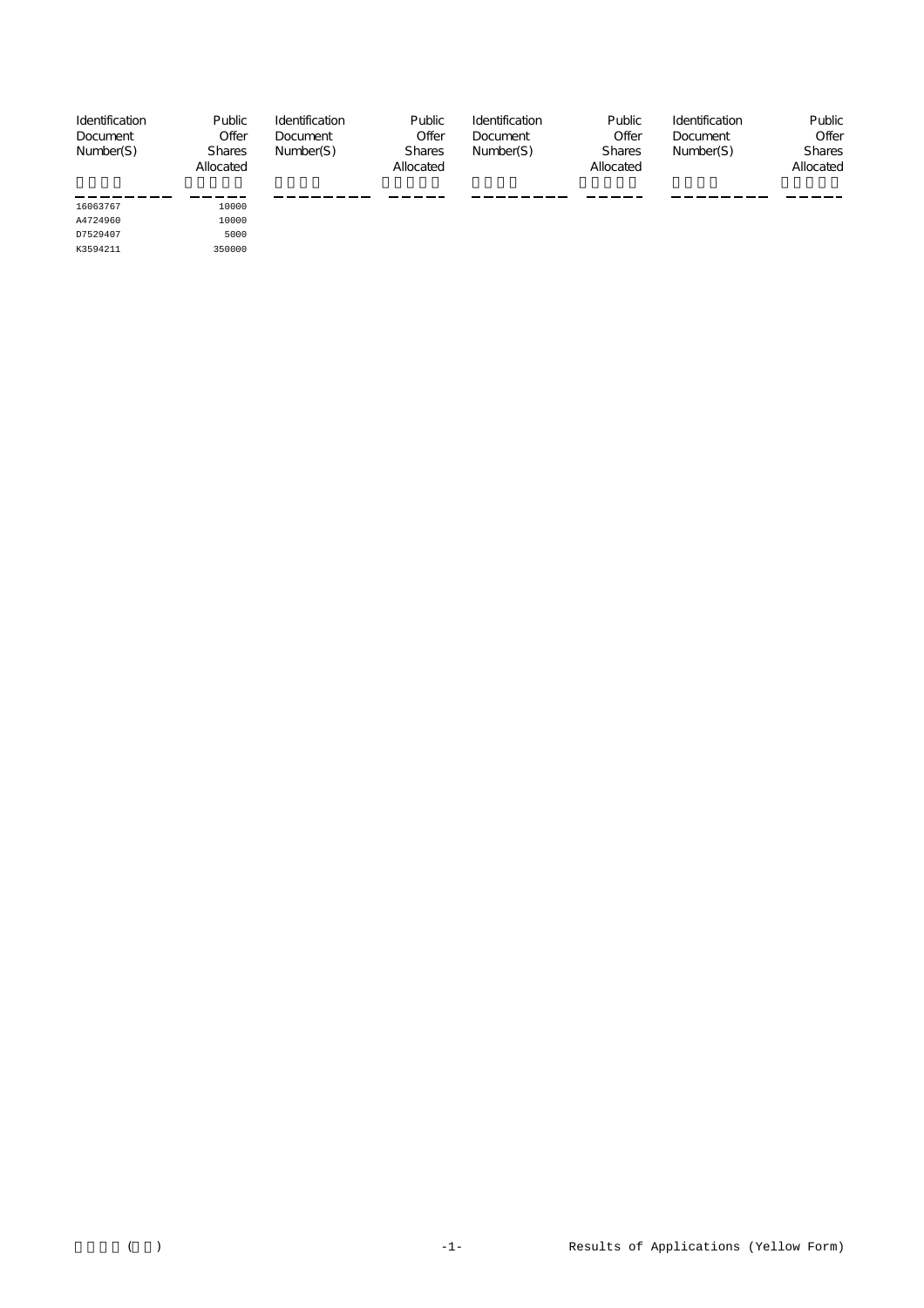There were no applications made by CCASS Investor Participants on Yellow Application Forms.

並沒有中央結算系統投資者户口持有人使用黃色申請表格申請。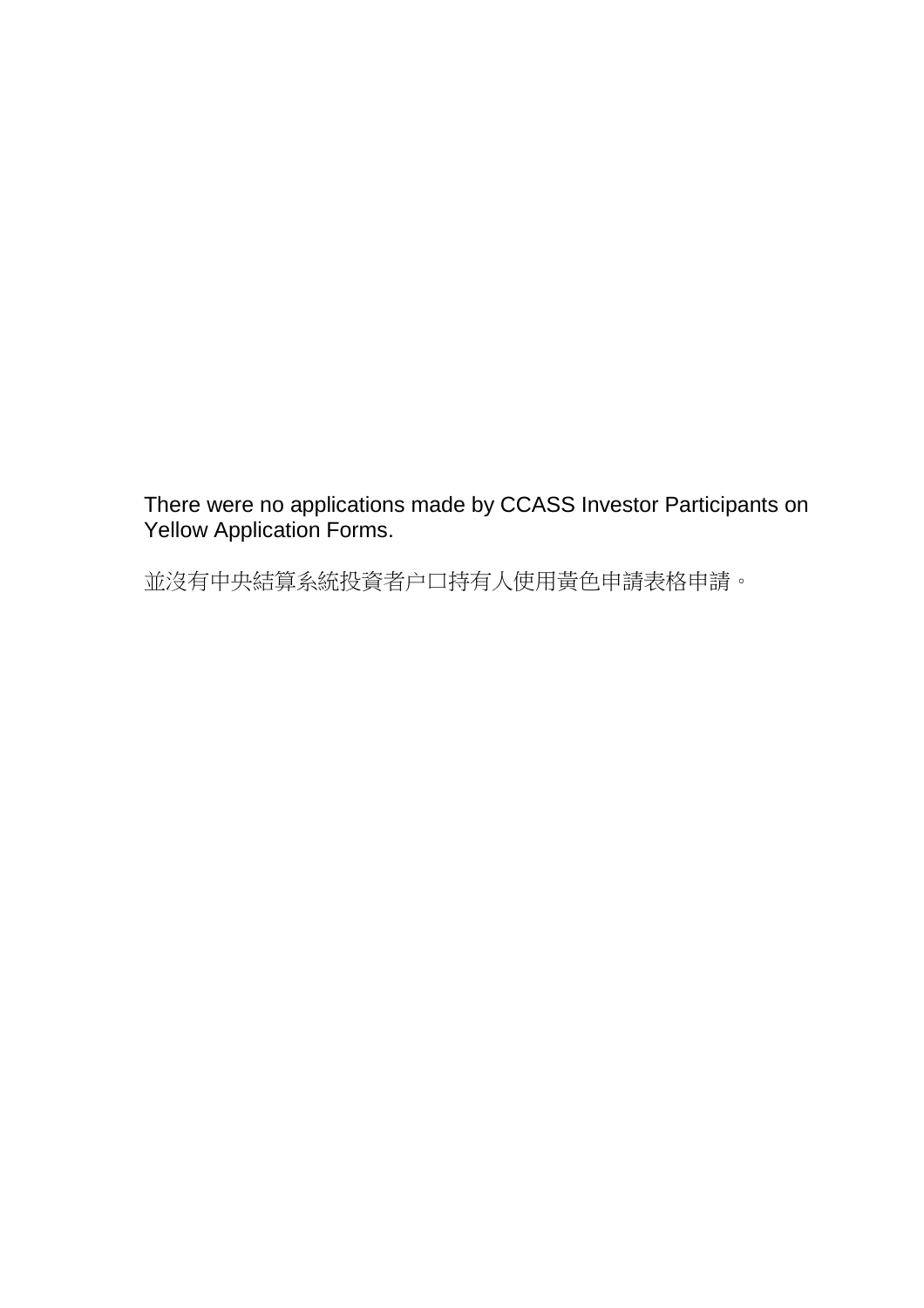| Identification<br>Document<br>Number(S) | Public<br>Offer<br><b>Shares</b><br>Allocated | Identification<br>Document<br>Number(S) | Public<br>Offer<br>Shares<br>Allocated | Identification<br>Document<br>Number(S) | Public<br>Offer<br>Shares<br>Allocated | Identification<br>Document<br>Number(S) | Public<br>Offer<br><b>Shares</b><br>Allocated |
|-----------------------------------------|-----------------------------------------------|-----------------------------------------|----------------------------------------|-----------------------------------------|----------------------------------------|-----------------------------------------|-----------------------------------------------|
| 0138451                                 | 5000                                          | 711084873                               | 10000                                  | IS2739936                               | 50000                                  | P0162551                                | 5000                                          |
| 0332736                                 | 10000                                         | 71221341X                               | 5000                                   | IS2858853                               | 40000                                  | P0177796                                | 10000                                         |
| 0569949                                 | 10000                                         | 740125081                               | 5000                                   | IS2939779                               | 10000                                  | P0468219                                | 5000                                          |
| 0837037                                 | 5000                                          | 766096382                               | 10000                                  | IS3011004                               | 5000                                   | P1214172                                | 5000                                          |
| 0955553                                 | 10000                                         | 768324931                               | 5000                                   | IS3098868                               | 25000                                  | P2326942                                | 30000                                         |
| 001031549                               | 5000                                          | 777290644                               | 15000                                  | IS3173145                               | 5000                                   | P5547680                                | 10000                                         |
| 005152915                               | 10000                                         | 787196146                               | 5000                                   | IS3174441                               | 10000                                  | P5728480                                | 30000                                         |
| 006180020                               | 5000                                          | 805210015                               | 10000                                  | IS3266496                               | 5000                                   | P6236042                                | 10000                                         |
| 008450100                               | 10000                                         | 805293324                               | 5000                                   | IS3385724                               | 5000                                   | P6550146                                | 5000                                          |
| 008676200                               | 5000                                          | 808099204                               | 10000                                  | IS3603047                               | 10000                                  | P6586647                                | 10000                                         |
| 009352300                               | 5000                                          | 810010034                               | 15000                                  | IS3779571                               | 15000                                  | P6615051                                | 10000                                         |
| 009356600                               | 10000                                         | 903281425                               | 5000                                   | IS3800475                               | 10000                                  | P8051899                                | 5000                                          |
| 01 020011                               | 10000                                         | 908194012                               | 5000                                   | IS3888546                               | 25000                                  | P8839615                                | 10000                                         |
| 02 122034                               | 5000                                          | 911302429                               | 5000                                   | IS3992458                               | 15000                                  | P9036915                                | 15000                                         |
| 04 020071                               | 5000                                          | 912271016                               | 5000                                   | IS3999720                               | 5000                                   | R0065551                                | 15000                                         |
| 07 144696                               | 10000                                         | C11955187                               | 5000                                   | IS4160733                               | 5000                                   | R0499535                                | 5000                                          |
| 08131111                                | 10000                                         | C2158971                                | 5000                                   | IS4173414                               | 10000                                  | R1111875                                | 10000                                         |
| 105042130                               | 5000                                          | C23573406                               | 5000                                   | IS4281735                               | 5000                                   | R1577750                                | 10000                                         |
| 10630084X                               | 5000                                          | C33846386                               | 5000                                   | IS4340275                               | 15000                                  | R2644923                                | 5000                                          |
| 110053337                               | 5000                                          | C4009380<br>C6248533                    | 5000                                   | IS4560086                               | 20000                                  | R3292052                                | 10000                                         |
| 201100054                               | 5000                                          | D0723216                                | 10000                                  | IS4615298                               | 5000                                   | R7195728                                | 10000                                         |
| 20206328X<br>20216253X                  | 10000<br>5000                                 | D164600                                 | 10000<br>5000                          | IS4715870<br>IS4854599                  | 5000<br>5000                           | R7745515<br>V0724823                    | 5000<br>5000                                  |
| 205181718                               | 5000                                          | D1847946                                | 30000                                  | IS4870457                               | 5000                                   | V1114344                                | 15000                                         |
| 206172411                               | 10000                                         | D2412951                                | 10000                                  | IS4917424                               | 15000                                  | W01648246                               | 5000                                          |
| 211118327                               | 10000                                         | D3851037                                | 30000                                  | IS5050220                               | 5000                                   | W04075005                               | 5000                                          |
| 21230784X                               | 5000                                          | D4061951                                | 10000                                  | IS5175354                               | 5000                                   | W07569901                               | 5000                                          |
| 228723912                               | 10000                                         | D453647A                                | 10000                                  | IS5285865                               | 5000                                   | W44779276                               | 10000                                         |
| 253192736                               | 10000                                         | D5172447                                | 30000                                  | IS5312624                               | 240000                                 | W45072064                               | 5000                                          |
| 255160020                               | 5000                                          | D8197416                                | 10000                                  | IS5351515                               | 5000                                   | W81541731                               | 5000                                          |
| 255165623                               | 15000                                         | E1001512                                | 5000                                   | IS5908340                               | 5000                                   | W83171229                               | 5000                                          |
| 255240905                               | 10000                                         | E1008008                                | 5000                                   | IS6235569                               | 25000                                  | W84258248                               | 5000                                          |
| 258163708                               | 5000                                          | E1037383                                | 5000                                   | IS6280449                               | 10000                                  | Y0185637                                | 5000                                          |
| 276351418                               | 10000                                         | E14818301                               | 5000                                   | IS6292283                               | 5000                                   | Y1014836                                | 10000                                         |
| 290148378                               | 10000                                         | E2397599                                | 5000                                   | IS6538631                               | 5000                                   | Y1016421                                | 5000                                          |
| 290366C                                 | 45000                                         | E38680396                               | 5000                                   | IS7104266                               | 5000                                   | Y1265073                                | 5000                                          |
| 291588C                                 | 10000                                         | E5196314                                | 5000                                   | IS7137407                               | 5000                                   | Y2738188                                | 5000                                          |
| 300028                                  | 10000                                         | E62233394                               | 5000                                   | IS7269867                               | 15000                                  | Y2801718                                | 5000                                          |
| 301312424                               | 5000                                          | E686424                                 | 10000                                  | IS7426815                               | 5000                                   | Y3529531                                | 5000                                          |
| 309140610                               | 5000                                          | E720926A                                | 10000                                  | IS7450052                               | 25000                                  | Z0127494                                | 30000                                         |
| 346400948                               | 10000                                         | E7974837                                | 10000                                  | IS7673604                               | 5000                                   | Z0298965                                | 15000                                         |
| 357322361                               | 5000                                          | G0838240                                | 10000                                  | IS7703607                               | 10000                                  | Z0833941                                | 15000                                         |
| 360281703                               | 10000                                         | G30469164                               | 5000                                   | IS7811687                               | 10000                                  | Z3411789                                | 10000                                         |
| 368143160                               | 10000                                         | G32705361                               | 5000                                   | IS8007202                               | 5000                                   | Z360683                                 | 5000                                          |
| 371193160                               | 10000                                         | G36727606                               | 5000                                   | IS8089297                               | 25000                                  | Z520991A                                | 10000                                         |
| 388387243                               | 5000                                          | G3882488                                | 5000                                   | IS8444248                               | 5000                                   | Z6188088                                | 5000                                          |
| 388510984                               | 5000                                          | G3900656                                | 5000                                   | IS8479324                               | 5000                                   | Z6860703                                | 5000                                          |
| 395148968<br>395168537                  | 5000<br>5000                                  | G3992089<br>G44273771                   | 10000<br>5000                          | IS8497999<br>IS8570502                  | 25000<br>5000                          | Z6910115<br>Z7393734                    | 5000<br>5000                                  |
| 401104935                               | 5000                                          | G46740262                               | 10000                                  | IS8613408                               | 15000                                  | Z8068314                                | 10000                                         |
| 403262064                               | 5000                                          | G52229769                               | 5000                                   | IS8927106                               | 5000                                   | Z8790370                                | 5000                                          |
| 404041112                               | 5000                                          | G5659263                                | 10000                                  | IS9099837                               | 15000                                  | Z909405A                                | 10000                                         |
| 40517841X                               | 5000                                          | G5886790                                | 5000                                   | IS9354238                               | 10000                                  | Z915575A                                | 5000                                          |
| 420115198                               | 10000                                         | G5931591                                | 5000                                   | IS9496131                               | 5000                                   | 29560646                                | 5000                                          |
| 430103195                               | 10000                                         | G6053164                                | 10000                                  | K0170038                                | 5000                                   |                                         |                                               |
| 430304196                               | 10000                                         | G6330311                                | 5000                                   | K0204145                                | 5000                                   |                                         |                                               |
| 431281197                               | 5000                                          | G6922839                                | 10000                                  | K1275275                                | 30000                                  |                                         |                                               |
| 501120222                               | 10000                                         | G8177553                                | 5000                                   | K2132885                                | 10000                                  |                                         |                                               |
| 502010051                               | 5000                                          | H1144245                                | 10000                                  | K2898446                                | 10000                                  |                                         |                                               |
| 504285433                               | 5000                                          | H1224397                                | 5000                                   | K297049A                                | 10000                                  |                                         |                                               |
| 509261629                               | 5000                                          | H4700254                                | 10000                                  | K3184722                                | 15000                                  |                                         |                                               |
| 512032415                               | 5000                                          | H4839236                                | 10000                                  | K355857                                 | 5000                                   |                                         |                                               |
| 602262548                               | 5000                                          | IS1050799                               | 5000                                   | K4170849                                | 5000                                   |                                         |                                               |
| 602281146                               | 5000                                          | IS1116647                               | 25000                                  | K531921                                 | 10000                                  |                                         |                                               |
| 607275137                               | 5000                                          | IS1481473                               | 10000                                  | K808470A                                | 5000                                   |                                         |                                               |
| 608020036                               | 5000                                          | IS1688689                               | 5000                                   | K8543496                                | 5000                                   |                                         |                                               |
| 609243491                               | 5000                                          | IS1691166                               | 5000                                   | K9028056                                | 5000                                   |                                         |                                               |
| 660426272                               | 5000                                          | IS1985730                               | 10000                                  | K914174A                                | 5000                                   |                                         |                                               |
| 701133326                               | 5000                                          | IS2134715                               | 10000                                  | K923081                                 | 15000                                  |                                         |                                               |
| 703026315                               | 10000                                         | IS2232842                               | 15000                                  | M0186452                                | 5000                                   |                                         |                                               |
| 70308452X                               | 10000                                         | IS2377194                               | 5000                                   | M1788960                                | 5000                                   |                                         |                                               |
| 707155899                               | 5000                                          | IS2420867                               | 10000                                  | M500302A                                | 5000                                   |                                         |                                               |
| 708171734                               | 5000                                          | IS2544135                               | 5000                                   | OS182893                                | 5000                                   |                                         |                                               |
| 709120026                               | 5000                                          | IS2586598                               | 45000                                  | 0S300055                                | 10000                                  |                                         |                                               |
| --                                      | $\mathcal{E}$                                 |                                         | $-1-$                                  |                                         |                                        | Results of Applications (EIPO)          |                                               |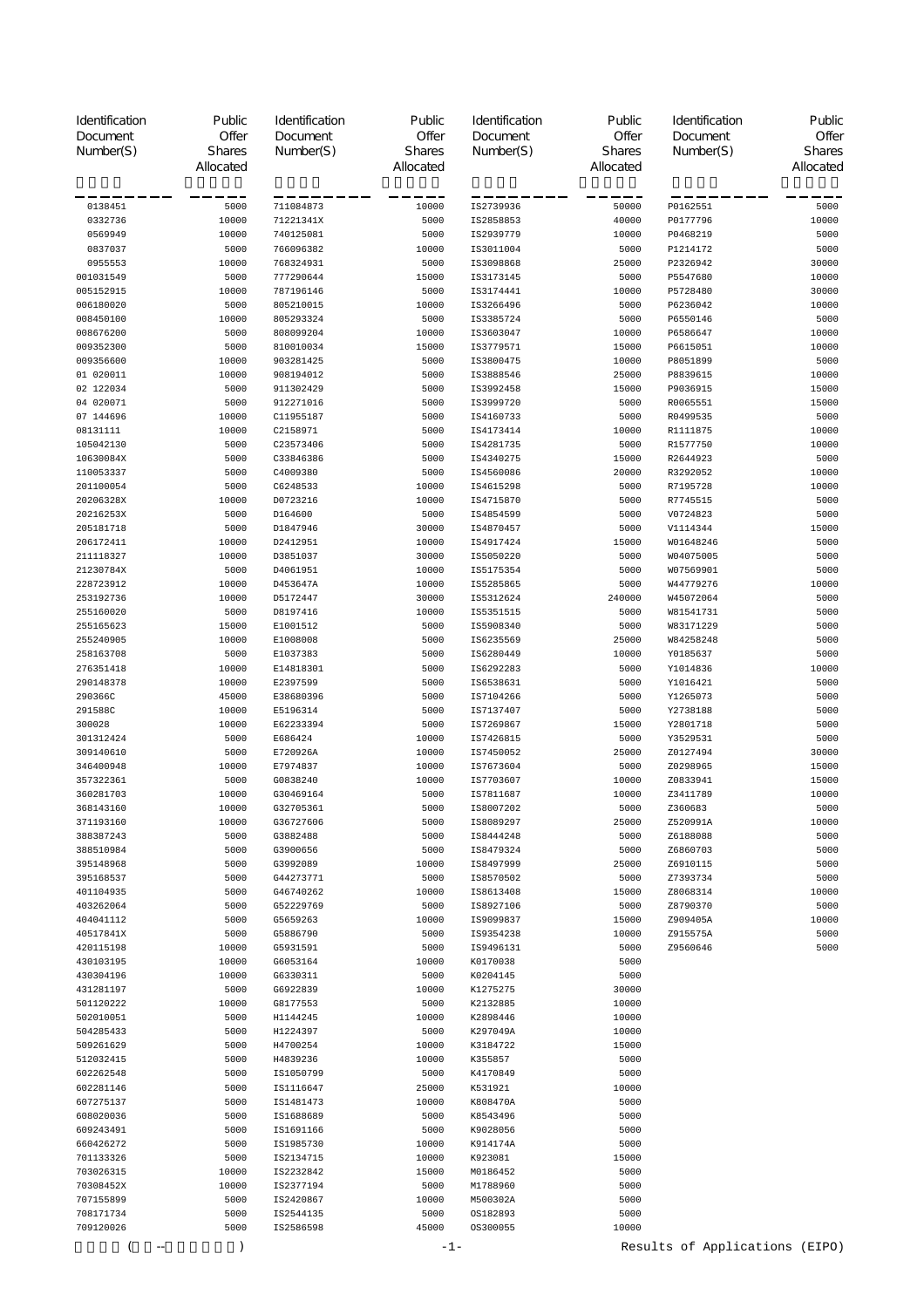## DESPATCH/COLLECTION OF SHARE CERTIFICATES AND REFUND CHEQUES

Applicants who have applied for 1,000,000 Public Offer Shares or more and are successfully or partially successfully allocated Public Offer Shares and have provided all information required by their WHITE Application Forms may collect their Share certificate(s) (where applicable) in person from the Company's Hong Kong branch share registrar and transfer office, Union Registrars Limited, at Suites 3301–04, 33/F., Two Chinachem Exchange Square, 338 King's Road, North Point, Hong Kong on Thursday, 14 July 2016 from 9: 00 a.m. to 1: 00 p.m. or any other date as notified by the Company. Applicants being individuals who opt for personal collection cannot authorise any other person to make collection on their behalf. Corporate applicants which opt for personal collection must attend by their authorised representatives bearing letters of authorisation from their corporations stamped with the corporations' chop. Both individuals and authorised representatives (if applicable) must produce, at the time of collection, evidence of identity acceptable to Union Registrars Limited.

Share certificates for Public Offer Shares allotted to applicants using WHITE Application Forms, which are either not available for personal collection or which are available but are not collected in person, are expected to be despatched by ordinary post to those entitled to the addresses specified in the relevant WHITE Application Forms at their own risk on Thursday, 14 July 2016.

Applicants using YELLOW Application Forms or by giving electronic application instructions to HKSCC will have their Share certificate(s) issued in the name of HKSCC Nominees Limited and deposited directly into CCASS for credit to their CCASS Investor Participant stock accounts or the stock accounts of their designated CCASS Participants as instructed by the applicants in the YELLOW Application Forms or any designated CCASS Participants giving electronic application instructions on their behalf on Thursday, 14 July 2016.

Applicants using WHITE or YELLOW Application Forms who have applied for 1,000,000 Public Offer Shares or more and have provided all information required by their WHITE or YELLOW Application Forms may collect their refund cheque(s) (where applicable) from the Company's Hong Kong branch share registrar and transfer office, Union Registrars Limited, at Suites 3301–04, 33/F., Two Chinachem Exchange Square, 338 King's Road, North Point, Hong Kong on Thursday, 14 July 2016 from 9: 00 a.m. to 1: 00 p.m. or any other date notified by the Company.

Refund cheques for partially successful or unsuccessful applicants using WHITE or YELLOW Application Forms, which are either not available for personal collection or which are available but are not collected in person, are expected to be despatched by ordinary post to those entitled at their own risk on Thursday, 14 July 2016.

Refund monies (if any) for applicants giving electronic application instructions to HKSCC via CCASS are expected to be credited to the relevant applicants' designated bank accounts or the designated bank accounts of their brokers or custodians on Thursday, 14 July 2016.

Share certificates issued in respect of the Offer Shares will only become valid certificates of title at 8: 00 a.m. on Friday, 15 July 2016, provided that the Share Offer has become unconditional in all respects and the right of termination as described in the section ''Underwriting — Public Offer underwriting arrangements — Grounds for termination'' in the Prospectus has not been exercised.